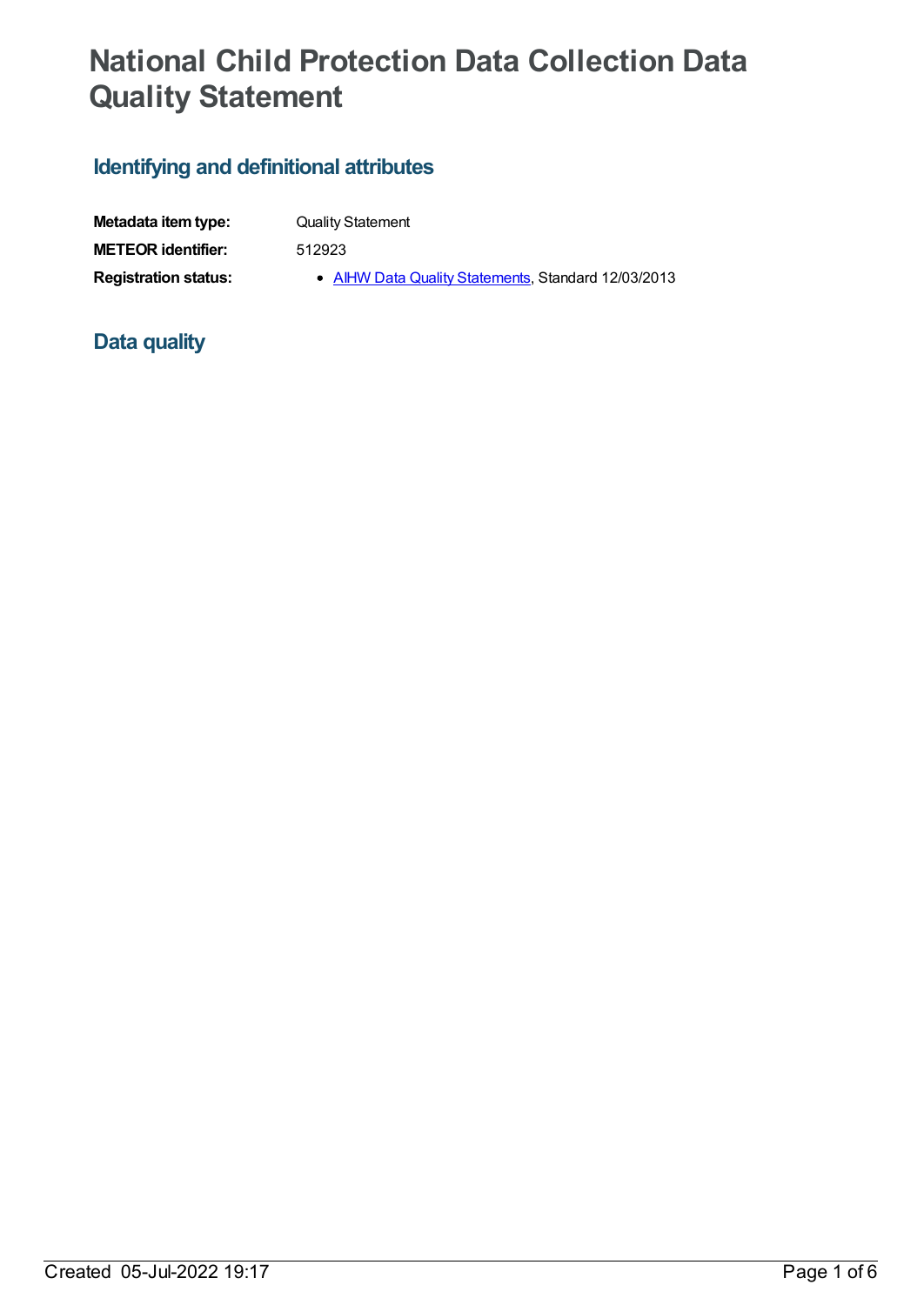#### **Quality statement summary:**

#### **Summary of key issues**

- The Australian Institute of Health and Welfare (AIHW) child protection data collection contains information on:
- notifications, investigations and substantiations
- care and protection orders
- out-of-home care
- foster carers
- relative/kinship carers
- intensive family support services.
- The AIHW compiles the national collection each year using data extracted from the administrative systems of the state and territory departments responsible for child protection.
- Differences in jurisdictional policy, practice, legislation and data systems must be taken into consideration when interpreting all child protection data (see Appendices D–H of *Child Protection Australia 2011–12*).
- Overall, the quality and coverage of data in the child protection data collection are good. However, data availability issues mean a small number of tables in the collection do not provide fully national data; and in some jurisdictions there is a high proportion of children whose Indigenous status is unknown in relation to substantiated child abuse and neglect.
- The Australian Bureau of Statistics (ABS) has improved the methodology used to obtain estimates of the resident population, which has caused a downward revision of estimates based on the 2011 Census. Due to these changes, comparisons of rates over time should be interpreted with caution.

#### **Description**

In Australia, statutory child protection is the responsibility of state and territory governments. Each state and territory department responsible for child protection provides assistance to vulnerable children who are suspected of being abused, neglected, or otherwise harmed, or whose parents are unable to provide adequate care or protection.

A number of government and non-government organisations share a common duty of care towards the protection of children and young people. Departments responsible for child protection investigate, process and oversee the handling of child protection cases. Assistance is provided to children and their families through the provision of, or referral to, a wide range of services.

The data for this collection are collected from each of the eight state and territory departments responsible for child protection, and collated and analysed by the AIHW. The data are extracted from the administrative systems of the state and territory departments according to definitions and technical specifications agreed to by those departments and the AIHW. This data collection represents the only national source of child protection data.

The collection is a part of the child welfare series. The agreement for ongoing funding of this series forms Schedule 3 of the National Community Services Information Infrastructure Agreement (NCSIIA). This agreement operates under the auspices of the Standing Council on Community and Disability Services Advisory Council (SCCDSAC), formerly the Community and Disability Services Ministerial Advisory Committee (CDSMAC).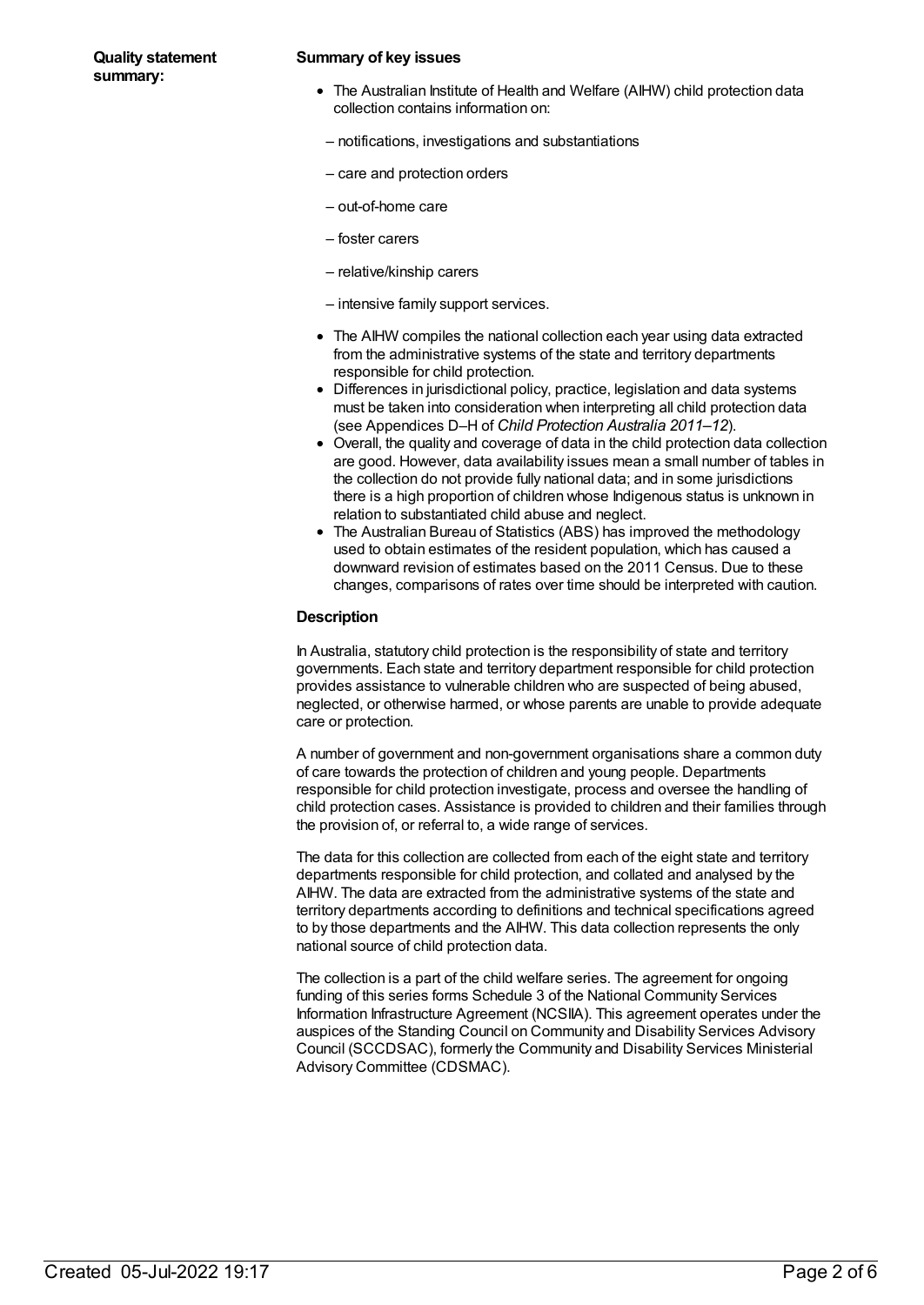| Institutional environment: | The AIHW is a major national agency set up by the Australian Government under<br>the Australian Institute of Health and Welfare Act 1987 to provide reliable, regular<br>and relevant information and statistics on Australia's health and welfare. It is an<br>independent statutory authority established in 1987, governed by a management<br>board and accountable to the Australian Parliament through the Health and Ageing<br>portfolio.               |
|----------------------------|---------------------------------------------------------------------------------------------------------------------------------------------------------------------------------------------------------------------------------------------------------------------------------------------------------------------------------------------------------------------------------------------------------------------------------------------------------------|
|                            | The AIHW aims to improve the health and wellbeing of Australians through better<br>health and welfare information and statistics. It collects and reports information on a<br>wide range of topics and issues, ranging from health and welfare expenditure,<br>hospitals, disease and injury and mental health to ageing, homelessness, disability<br>and child protection.                                                                                   |
|                            | The Institute also plays a role in developing and maintaining national metadata<br>standards. This work contributes to improving the quality and consistency of<br>national health and welfare statistics. The Institute works closely with governments<br>and non-government organisations to achieve greater adherence to those<br>standards in administrative data collections to promote national consistency and<br>comparability of data and reporting. |
|                            | One of the main functions of the AIHW is to work with the states and territories to<br>improve the quality of administrative data and, where possible, to compile national<br>data sets based on data from each jurisdiction, to analyse the data sets and<br>disseminate information and statistics.                                                                                                                                                         |
|                            | The Australian Institute of Health and Welfare Act, in conjunction with the<br>compliance provisions of the Privacy Act 1988 (Cwlth), ensures that the data<br>collections managed by the AIHW are kept securely and under the strictest<br>conditions to preserve privacy and confidentiality.                                                                                                                                                               |
|                            | For further information, see the AIHW website <www.aihw.gov.au>.</www.aihw.gov.au>                                                                                                                                                                                                                                                                                                                                                                            |
| <b>Timeliness:</b>         | The reference period for the 2011–12 child protection collection is from 1 July 2011<br>to 30 June 2012. Data relating to child protection investigations includes<br>investigation outcomes recorded up until 31 August 2012, to maximise the currency<br>of these data items.                                                                                                                                                                               |
|                            | The state and territory departments responsible for child protection provide data to<br>the AIHW annually, after the end of each financial year. For the 2011-12 collection,<br>the first iteration of data was due to the AIHW by 26 September 2012, and data<br>were finalised for all states and territories in November 2012. Data from the 2011–<br>12 child protection collection were published in March 2013.                                         |
|                            | The data for each collection period are released in the AIHW's Child protection<br>Australia annual publication.                                                                                                                                                                                                                                                                                                                                              |
| <b>Accessibility:</b>      | Publications containing national child protection data, including the annual Child<br>protection Australia reports, are available on the AIHW website<br><www.aihw.gov.au child-protection=""></www.aihw.gov.au> . These reports are available free of charge.<br>Concurrent with the annual publication, key findings are also presented online.                                                                                                             |
|                            | Requests for unpublished data can be made by contacting the AIHW on (02) 6244<br>1000 or via email to <i>info@aihw.gov.au</i> . A cost-recovery charge may apply to<br>requests that that take substantial resources to compile. Depending on the nature<br>of the request, requests for access to unpublished data may require approval from<br>the state and territory data custodians and/or the AIHW Ethics Committee.                                    |
|                            | General inquiries about AIHW publications can be made to the Communications,<br>Media and Marketing Unit on (02) 6244 1032 or via email to info@aihw.gov.au.                                                                                                                                                                                                                                                                                                  |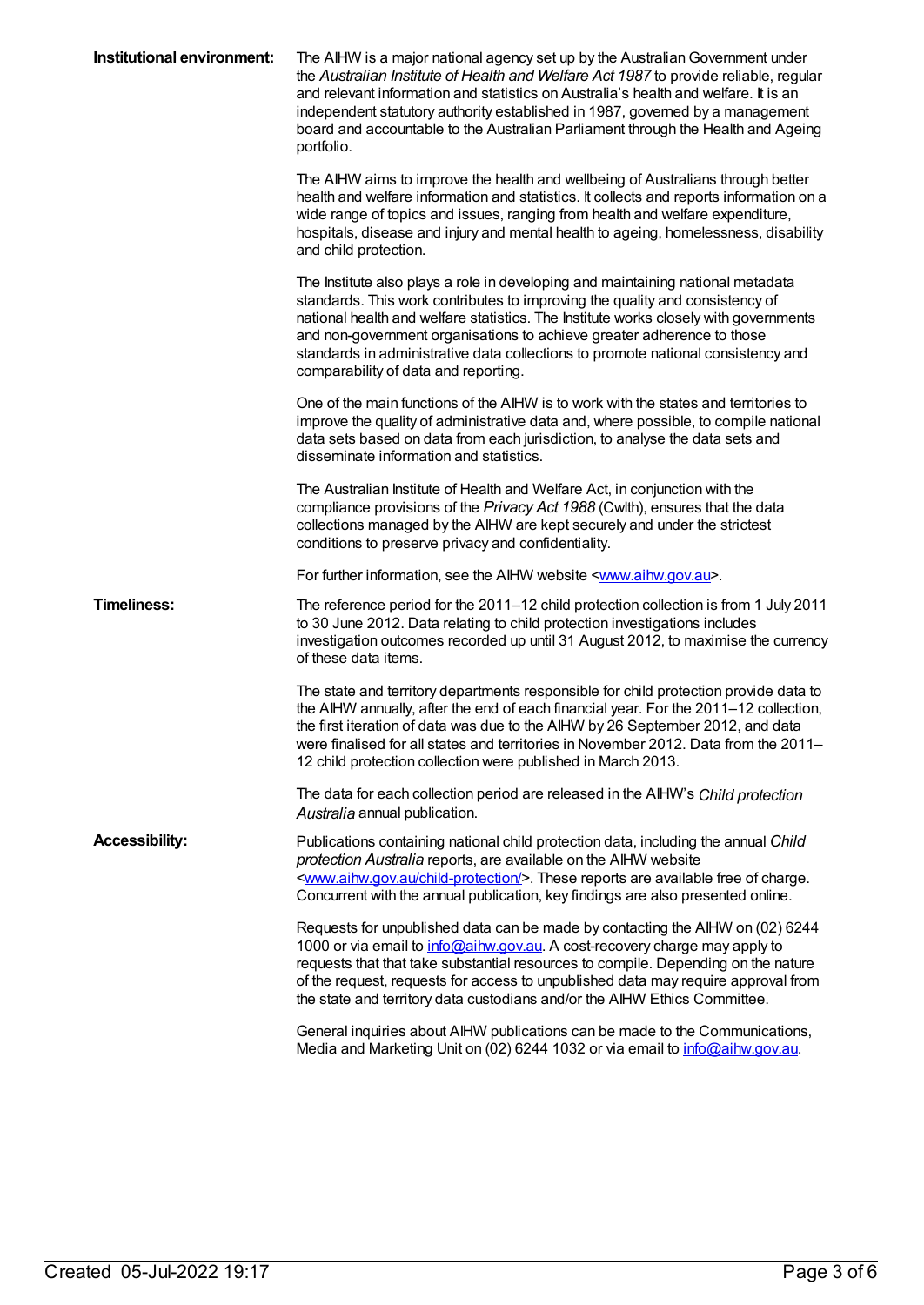| Interpretability: | Supporting information on relevant mandatory reporting requirements, legislation,<br>jurisdictional policy and data systems are presented in the appendixes of the Child<br>protection Australia reports. Supporting information is also provided in the<br>footnotes accompanying tables and the report Glossary. Chapter 1 of the report<br>provides an overview of the child protection process and data collection. Readers<br>are advised to consider all supporting and contextual information to ensure<br>appropriate interpretation of analyses presented by the AIHW. |
|-------------------|---------------------------------------------------------------------------------------------------------------------------------------------------------------------------------------------------------------------------------------------------------------------------------------------------------------------------------------------------------------------------------------------------------------------------------------------------------------------------------------------------------------------------------------------------------------------------------|
|                   | Metadata for the child protection collection is currently being updated for entry on to<br>METeOR, the AIHW's online metadata repository.                                                                                                                                                                                                                                                                                                                                                                                                                                       |
| <b>Relevance:</b> | The child protection collection is the authoritative source of national Australian child<br>protection data.                                                                                                                                                                                                                                                                                                                                                                                                                                                                    |
|                   | The collection includes several modules on notifications, investigations,<br>substantiations; care and protection orders; out-of-home care, foster and<br>relative/kinship carers; and intensive family support services. Where available,<br>these collections provide information on children within each system and the child<br>protection cases, placements and households relating to children.                                                                                                                                                                           |
|                   | The three primary modules (notifications, investigations and substantiations; care<br>and protection orders; and out-of-home care) include a range of information about<br>children who come into contact with the child protection system, including their age,<br>sex, Indigenous status and living arrangements. Data are also collected on the<br>main type of substantiated abuse or neglect that has occurred: physical abuse,<br>sexual abuse, emotional abuse or neglect.                                                                                               |
|                   | The collection also includes numbers of admissions to, and discharges from, care<br>and protection orders and out-of-home care; and information on households<br>providing foster and relative/kinship care placements.                                                                                                                                                                                                                                                                                                                                                         |
|                   | In addition to providing information on the current collection period, the collection<br>also allows for some trends to be examined. As part of the 'child welfare' schedule<br>under the National Community Services Information Infrastructure Agreement, the<br>collection is a valuable source for monitoring various components of the child<br>protection system. Overall, these data give a detailed view of statutory child<br>protection in Australia.                                                                                                                 |
|                   | Data sourced from national child protection collections are used for reporting under<br>the National Framework for Protecting Australia's children 2009-2020 and in the<br>annual Report on Government Services.                                                                                                                                                                                                                                                                                                                                                                |
|                   |                                                                                                                                                                                                                                                                                                                                                                                                                                                                                                                                                                                 |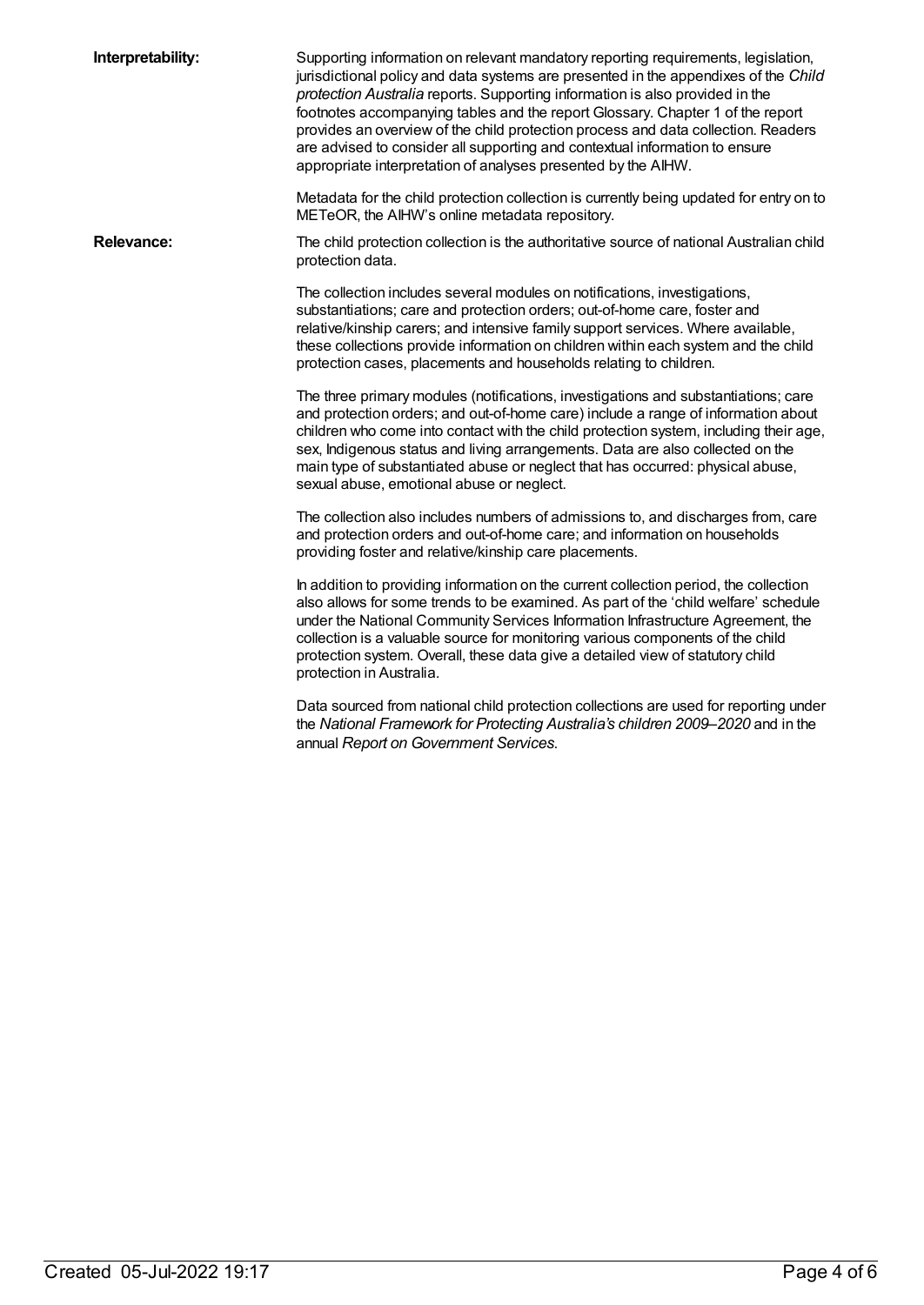**Accuracy:** Data for the child protection data collections are extracted each year from the administrative systems of the state and territory departments responsible for child protection in Australia, according to definitions and technical specifications agreed to by the departments and the AIHW. Overall, the quality and coverage of data in the child protection data collection are good.

#### **Scope and coverage**

National child protection data are only based on those cases reported to departments responsible for child protection and therefore are likely to understate the true prevalence of child abuse and neglect across Australia. Further, notifications made to other organisations, such as the police or non-government welfare agencies, are only included if they were also referred to departments responsible for child protection.

There are significant links and overlaps between the notifications, investigations and substantiations; care and protection orders; and out-of-home care data modules. For example, children who are the subject of substantiations may be placed on care and protection orders, and many children on care and protection orders are also in out-of-home care. However, very limited national data are available on the movement of children through the child protection system or the overlaps between the separate data modules. A unique count of children in the child protection system cannot be obtained using the current methodology.

Each year a number of children are the subject of more than one notification and/or substantiation during the year. However, the current available aggregate data do not allow the calculation of the exact proportion of children who were the subject of more than one notification or substantiation in any given year.

Work is being undertaken to broaden the scope of the national data collection and to improve comparability of data across jurisdictions—primarily through the development of a unit record (child level) data collection, which will replace the current aggregate collection from July 2013 (see Appendix J of *Child Protection Australia 2011–12* for details).

#### **Data quality**

Overall, the quality and coverage of data in the child protection data collection are good. However, data availability affects the interpretability of some data presented:

- For data on *substantiations of notifications received during 2011–12, by type of abuse or neglect*, Victoria and South Australia report a large proportion of family types in the 'not stated' category (97% and 49%, respectively) and, as such, have not been included in the total. Data are also not available for New South Wales.
- *Children aged 0–17 who were the subjects of substantiations of notifications received during 2011–12, by Indigenous status* should be interpreted with caution due to the high proportion of children whose Indigenous status was unknown in Western Australia, the Australian Capital Territory and Tasmania (34%, 20% and 17%, respectively).
- Care and protection orders issued, by type of order are not available for South Australia.
- Children substantiated in 2010–11 and subsequently placed on care and protection orders within 12 months are not available for New South Wales.
- Households exiting foster care are not available for New South Wales.
- Relative/kinship carer households with a placement at 30 June are not available for the Northern Territory.
- Relative/kinship carer households with a placement during the year are not available for Queensland and the Northern Territory.
- Households commencing relative/kinship care are not available for the Northern Territory.
- Households exiting relative/kinship care are not available for New South Wales and the Northern Territory.
- Number of children aged 0–17 commencing intensive family support services are not available for Tasmania and the Australian Capital Territory.